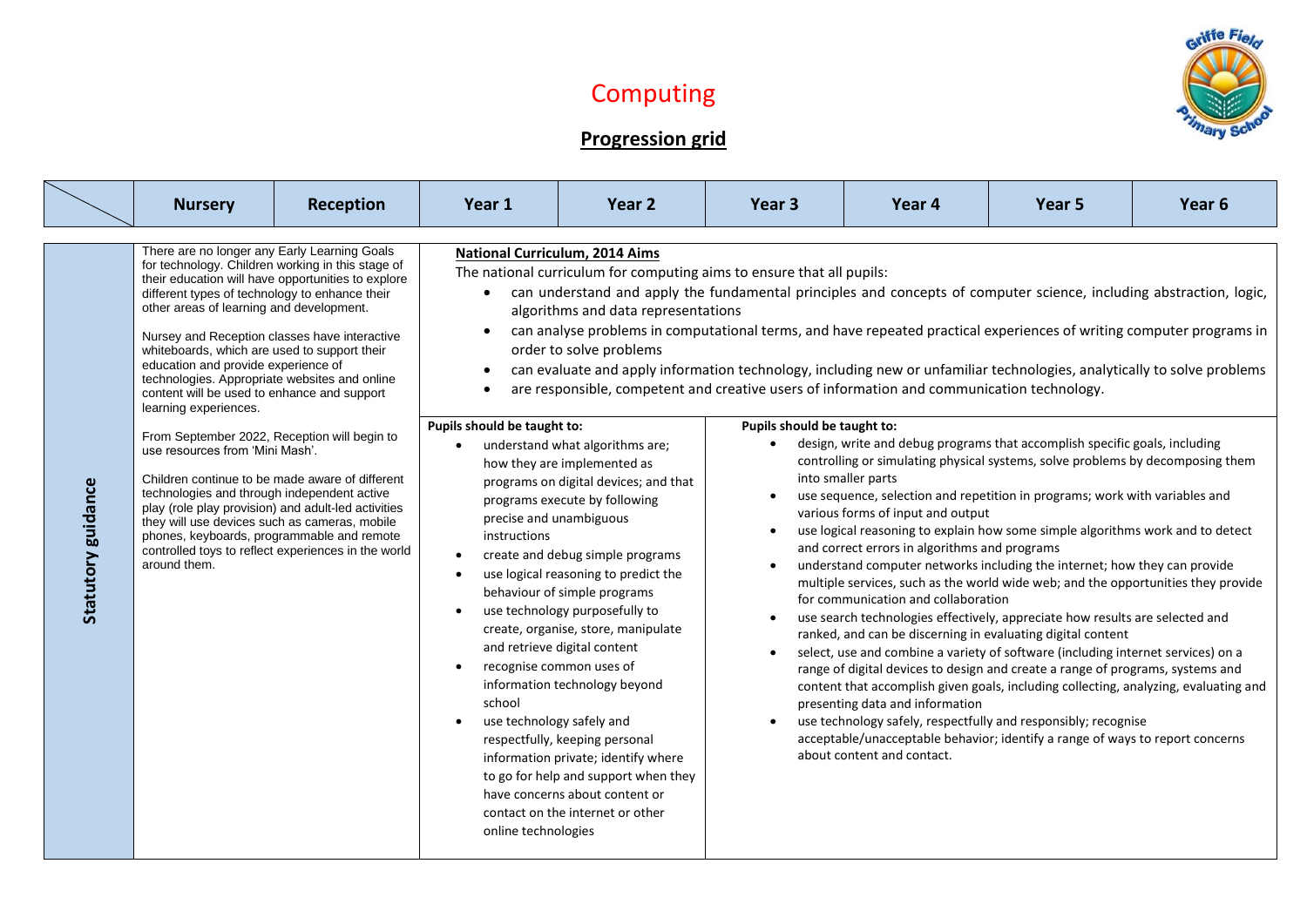|                                     |                            | <b>Nursery</b>                                                                                                                                                                                                                                                    | Reception                                                                                                                                                                                                                                                                                                                                                                                                                                                                      | Year 1                                                                                                                                                                                                                                                                                                                                                                                                                                                                                                                                                                                                                                                                                                                                                                                                                                                                                                                                                                                                                                                                      | Year 2                                                                                                                                                                                                                                                                                                                                                                                                                                                                                                                                                                                                                                                                                                                                                                                                                                                                                                                                                                                                                                                                       | Year 3                                                                                                                                                                                                                                                                                                                                                                                                                                                                                                                                                                                                                                                                                                                                                                                                                                                                                                                                                                                                                                                                                                                                                                                         | Year 4                                                                                                                                                                                                                                                                                                                                                                                                                                                                                                                                                                                                                                                                                                                                                                                                                                                                                                                                                                                                                                                                                                                                                                                                                        | Year 5                                                                                                                                                                                                                                                                                                                                                                                                                                                                                                                                                                                                                                                                                                                                                                                                                                                                                                                                                                                                                                                                                                                                                                                                                                                                           | Year 6                                                                                                                                                                                                                                                                                                                                                                                                                                                                                                                                                                                                                                                                                                                                                                                                                                                                                                                                                                                                                                                                                                                                                                                                                 |
|-------------------------------------|----------------------------|-------------------------------------------------------------------------------------------------------------------------------------------------------------------------------------------------------------------------------------------------------------------|--------------------------------------------------------------------------------------------------------------------------------------------------------------------------------------------------------------------------------------------------------------------------------------------------------------------------------------------------------------------------------------------------------------------------------------------------------------------------------|-----------------------------------------------------------------------------------------------------------------------------------------------------------------------------------------------------------------------------------------------------------------------------------------------------------------------------------------------------------------------------------------------------------------------------------------------------------------------------------------------------------------------------------------------------------------------------------------------------------------------------------------------------------------------------------------------------------------------------------------------------------------------------------------------------------------------------------------------------------------------------------------------------------------------------------------------------------------------------------------------------------------------------------------------------------------------------|------------------------------------------------------------------------------------------------------------------------------------------------------------------------------------------------------------------------------------------------------------------------------------------------------------------------------------------------------------------------------------------------------------------------------------------------------------------------------------------------------------------------------------------------------------------------------------------------------------------------------------------------------------------------------------------------------------------------------------------------------------------------------------------------------------------------------------------------------------------------------------------------------------------------------------------------------------------------------------------------------------------------------------------------------------------------------|------------------------------------------------------------------------------------------------------------------------------------------------------------------------------------------------------------------------------------------------------------------------------------------------------------------------------------------------------------------------------------------------------------------------------------------------------------------------------------------------------------------------------------------------------------------------------------------------------------------------------------------------------------------------------------------------------------------------------------------------------------------------------------------------------------------------------------------------------------------------------------------------------------------------------------------------------------------------------------------------------------------------------------------------------------------------------------------------------------------------------------------------------------------------------------------------|-------------------------------------------------------------------------------------------------------------------------------------------------------------------------------------------------------------------------------------------------------------------------------------------------------------------------------------------------------------------------------------------------------------------------------------------------------------------------------------------------------------------------------------------------------------------------------------------------------------------------------------------------------------------------------------------------------------------------------------------------------------------------------------------------------------------------------------------------------------------------------------------------------------------------------------------------------------------------------------------------------------------------------------------------------------------------------------------------------------------------------------------------------------------------------------------------------------------------------|----------------------------------------------------------------------------------------------------------------------------------------------------------------------------------------------------------------------------------------------------------------------------------------------------------------------------------------------------------------------------------------------------------------------------------------------------------------------------------------------------------------------------------------------------------------------------------------------------------------------------------------------------------------------------------------------------------------------------------------------------------------------------------------------------------------------------------------------------------------------------------------------------------------------------------------------------------------------------------------------------------------------------------------------------------------------------------------------------------------------------------------------------------------------------------------------------------------------------------------------------------------------------------|------------------------------------------------------------------------------------------------------------------------------------------------------------------------------------------------------------------------------------------------------------------------------------------------------------------------------------------------------------------------------------------------------------------------------------------------------------------------------------------------------------------------------------------------------------------------------------------------------------------------------------------------------------------------------------------------------------------------------------------------------------------------------------------------------------------------------------------------------------------------------------------------------------------------------------------------------------------------------------------------------------------------------------------------------------------------------------------------------------------------------------------------------------------------------------------------------------------------|
| Progression and Assessment Criteria | <b>Science</b><br>Computer | Children with have<br>exposure to electronic toys<br>and will investigate how<br>they work (cause and<br>effect)<br>They will have experiences<br>using the interactive board<br>to share stories and carry<br>out simple activities linked<br>to their learning. | Children will explore<br>devices such as beebots to<br>learn how to program<br>equipment to achieve a<br>desired outcome.<br>They will use Purple Mash<br>'Mini Mash' to explore<br>simple programs.<br>They will have experiences<br>using the interactive boards<br>to support their other Early<br><b>Learning Goals</b><br>Children will have an<br>awareness of different<br>types of technology and<br>how they can be used to<br>make life easier or solve<br>problems. | <b>Understand what algorithms</b><br>are; how they are implemented<br>as programs on digital devices;<br>and that programs execute by<br>following precise and<br>unambiguous instructions<br>Children understand<br>that an algorithm is a<br>set of instructions used<br>to solve a problem or<br>achieve an objective.<br>They know that a<br>computer program<br>turns an algorithm into<br>code that a computer<br>can understand.<br><b>Create and debug simple</b><br>programs<br>Children can work out<br>what is wrong with a<br>simple algorithm when<br>the steps are out of<br>order and can write<br>their own simple<br>algorithm. Children<br>know that an<br>unexpected outcome is<br>due to the code they<br>have created and can<br>make logical attempts<br>to fix the code.<br><b>Use logical reasoning to predict</b><br>the behaviour of simple<br>programs.<br>When looking at a<br>program, children can<br>read code one line at a<br>time and make good<br>attempts to envision the<br>bigger picture of the<br>overall effect of the<br>program. | <b>Understand what algorithms</b><br>are; how they are implemented<br>as programs on digital devices;<br>and that programs execute by<br>following precise and<br>unambiguous instructions<br>Children can explain<br>that an algorithm is a<br>set of instructions to<br>complete a task. When<br>designing simple<br>programs, children<br>show an awareness of<br>the need to be precise<br>with their algorithms so<br>that they can be<br>successfully converted<br>into code.<br><b>Create and debug simple</b><br>programs<br>Children can create a<br>simple program that<br>achieves a specific<br>purpose. They can also<br>identify and correct<br>some errors, displaying<br>a growing awareness of<br>the need for logical,<br>programmable steps.<br>Use logical reasoning to predict<br>the behaviour of simple<br>programs.<br>Children can identify the<br>parts of a program that<br>respond to specific<br>events and initiate<br>specific actions. For<br>example, they can write<br>a cause and effect<br>sentence of what will<br>happen in a program. | Design, write and debug<br>programs that accomplish<br>specific goals, including<br>controlling or simulating<br>physical systems, solve<br>problems by decomposing them<br>into smaller parts.<br>Children can turn a<br>simple real-life situation<br>into an algorithm for a<br>program by<br>deconstructing it into<br>manageable parts.<br>Children can identify an<br>error within their<br>program that prevents it<br>following the desired<br>algorithm and then fix it.<br>Use sequence, selection and<br>repetition in programs; work<br>with variables and various forms<br>of input and output<br>Children demonstrate<br>the ability to design and<br>code a program that<br>follows a simple<br>sequence. They<br>experiment with timers<br>to achieve repetition<br>effects in their<br>programs. Children are<br>beginning to understand<br>the difference in the<br>effect of using a timer<br>command rather that a<br>repeat command when<br>creating repetition<br>effects.<br>Use logical reasoning to explain<br>how some simple algorithms<br>work and to detect and correct<br>errors in algorithms and<br>programs.<br>Children's designs for<br>their programs show | Design, write and debug<br>programs that accomplish<br>specific goals, including<br>controlling or simulating<br>physical systems, solve<br>problems by decomposing them<br>into smaller parts.<br>When turning a real-life<br>situation into an<br>algorithm, the children's<br>design shows that they<br>are thinking of the<br>required task and how<br>to accomplish this in<br>code using coding<br>structures for selection<br>and repetition, Children<br>make more intuitive<br>attempts to debug their<br>own programs.<br>Use sequence, selection and<br>repetition in programs; work<br>with variables and various forms<br>of input and output<br>Children's use of timers<br>to achieve repetition are<br>becoming more logical<br>and are integrated in to<br>their program designs.<br>They understand 'IF'<br>statements for selection<br>and attempt to combine<br>these with other coding<br>structures including<br>variables to achieve the<br>effects that they<br>designed in their<br>programs. Children can<br>make use of user inputs<br>and outputs such as<br>'print to screen. e.g.<br>2Code.<br>Use logical reasoning to explain<br>how some simple algorithms<br>work and to detect and correct | Design, write and debug<br>programs that accomplish<br>specific goals, including<br>controlling or simulating<br>physical systems, solve<br>problems by decomposing them<br>into smaller parts.<br>Children may attempt to<br>turn more complex real-<br>life situations into<br>algorithms for a program<br>by deconstructing it into<br>manageable parts.<br>Children are able to test<br>and debug their<br>programs as they go and<br>can use logical methods<br>to identify the<br>approximate cause of<br>any bug but may need<br>some support identifying<br>the specific line of code.<br>Use sequence, selection and<br>repetition in programs; work<br>with variables and various forms<br>of input and output<br>Children can translate<br>algorithms that include<br>sequence, selection and<br>repetition into code with<br>increasing ease and their<br>own designs show that<br>they are thinking of how<br>to accomplish the set<br>task in code utilising<br>such structures. They are<br>combining sequence,<br>selection and repetition<br>with other coding<br>structures to achieve<br>their algorithm design.<br>Use logical reasoning to explain<br>how some simple algorithms<br>work and to detect and correct<br>errors in algorithms and<br>programs. | Design, write and debug<br>programs that accomplish<br>specific goals, including<br>controlling or simulating<br>physical systems, solve<br>problems by decomposing them<br>into smaller parts.<br>Children are able to turn<br>a more complex<br>programming task into<br>an algorithm by<br>identifying the important<br>aspect of the task<br>(abstraction) and then<br>decomposing them in a<br>logical way using their<br>knowledge of possible<br>coding structures and<br>applying skills from<br>previous programs.<br>Children test and debug<br>their programs as they<br>go and use logical<br>methods to identify the<br>cause of bugs,<br>demonstrating a<br>systematic approach to<br>try to identify a<br>particular line of code<br>causing a problem.<br>Use sequence, selection and<br>repetition in programs; work<br>with variables and various forms<br>of input and output<br>Children translate<br>algorithms that include<br>sequence, selection and<br>repetition into code and<br>their own designs show<br>that they are thinking of<br>how to accomplish the<br>set task in code utilising<br>such structures,<br>including nesting<br>structures within each<br>other. Coding displays an |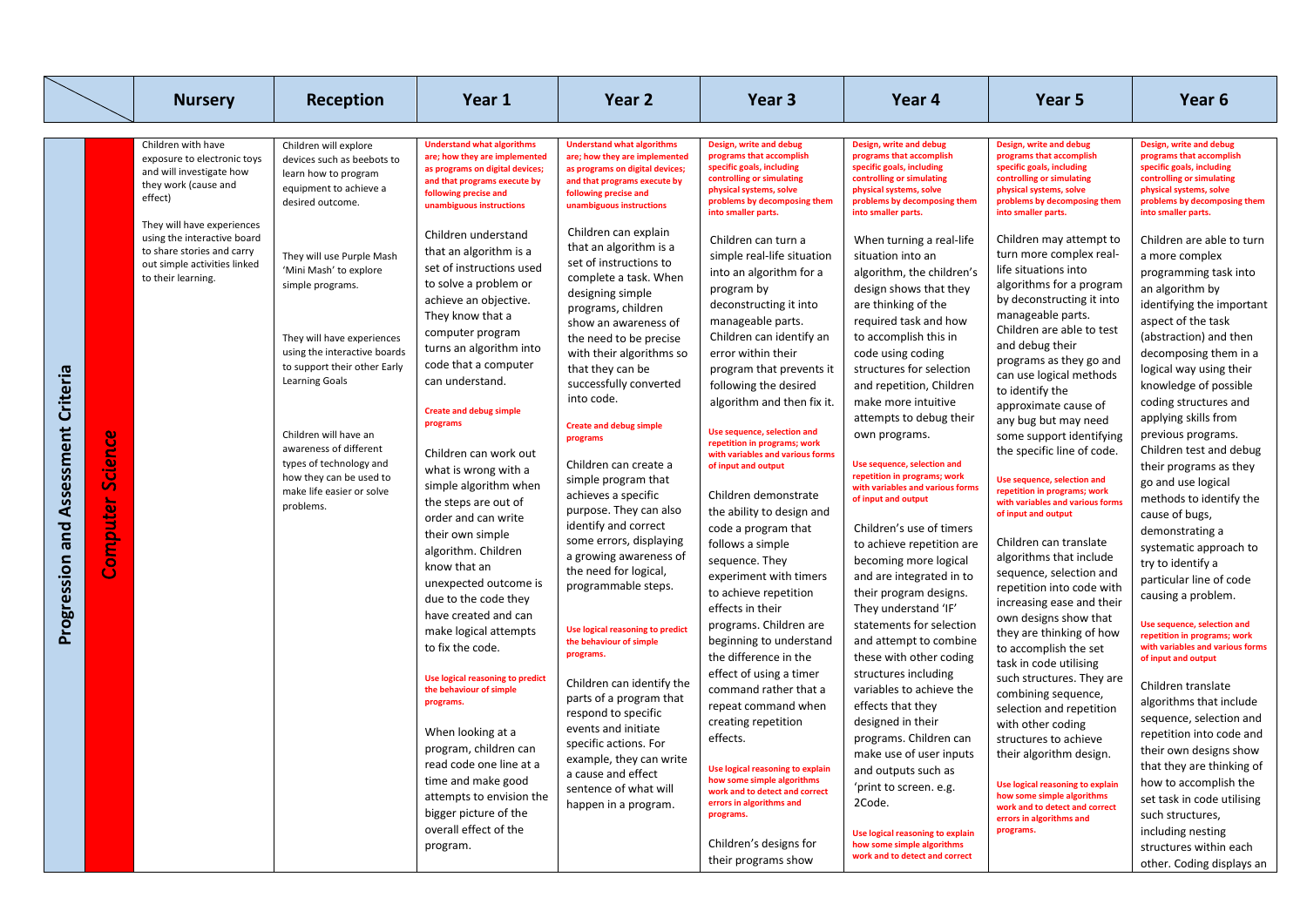|  | that they are thinking of<br>the structure of a<br>program in logical,<br>achievable steps and<br>absorbing some new<br>knowledge of coding<br>structures. They make<br>good attempts to 'step<br>through' more complex<br>code in order to identify<br>errors in algorithms and<br>can correct this.<br><b>Understand computer networks</b><br>including the internet; how they<br>can provide multiple services, | errors in algorithms and<br>programs.<br>Children's designs for<br>their programs show<br>that they are thinking of<br>the structure of a<br>program in logical,<br>achievable steps and<br>absorbing new<br>knowledge of coding<br>structures. For example<br>'IF' statements,<br>repetition and variables.<br>They can use 'step<br>through' methods to                                                                                                                                                                                                                                           | When children code,<br>they are beginning to<br>think about their code<br>structure in terms of the<br>ability to debug and<br>interpret the code later,<br>e.g. the use of tabs to<br>organise code and the<br>naming of variables.<br><b>Understand computer networks</b><br>including the internet; how they<br>can provide multiple services,<br>such as the world wide web; and<br>the opportunities they provide<br>for communication and<br>collaboration. | improving understanding<br>of variables in coding,<br>outputs such as sound<br>and movement, inputs<br>from the user of the<br>program such as button<br>clicks and the values of<br>functions.<br>Use logical reasoning to explain<br>how some simple algorithms<br>work and to detect and correct<br>errors in algorithms and<br>programs.<br>Children are able to<br>interpret a program in                                                                                                                        |
|--|--------------------------------------------------------------------------------------------------------------------------------------------------------------------------------------------------------------------------------------------------------------------------------------------------------------------------------------------------------------------------------------------------------------------|-----------------------------------------------------------------------------------------------------------------------------------------------------------------------------------------------------------------------------------------------------------------------------------------------------------------------------------------------------------------------------------------------------------------------------------------------------------------------------------------------------------------------------------------------------------------------------------------------------|-------------------------------------------------------------------------------------------------------------------------------------------------------------------------------------------------------------------------------------------------------------------------------------------------------------------------------------------------------------------------------------------------------------------------------------------------------------------|-----------------------------------------------------------------------------------------------------------------------------------------------------------------------------------------------------------------------------------------------------------------------------------------------------------------------------------------------------------------------------------------------------------------------------------------------------------------------------------------------------------------------|
|  | Children can list a range<br>of ways that the internet<br>can be used to provide<br>different methods of<br>communication. E.g<br>being able to open.<br>respond to and attach<br>files to emails using<br>2Email. They can<br>describe appropriate<br>email conventions when<br>communicating in this<br>way.                                                                                                     | with several steps and<br>predict the outcome<br>accurately.<br><b>Understand computer networks</b><br>including the internet; how they<br>can provide multiple services,<br>such as the world wide web; and<br>the opportunities they provide<br>for communication and<br>collaboration.<br>Children recognise the<br>main component parts<br>of hardware which allow<br>computers to join and<br>form a network. Their<br>ability to understand the<br>safety implications<br>associated with the<br>ways that the internet<br>can be used to provide<br>different methods of<br>communication is | aware of the main<br>They can read programs<br>dangers. They recognise<br>what personal<br>information is and can<br>explain how this can be<br>kept safe. Children can<br>select the most<br>appropriate form of<br>online communications<br>contingent on audience<br>and digital content, e.g.<br>2Blog, 2Email, Display<br>boards.                                                                                                                            | together to explain the<br>program as a whole.<br><b>Understand computer networks</b><br>including the internet; how they<br>can provide multiple services,<br>such as the world wide web; and<br>the opportunities they provide<br>for communication and<br>collaboration.<br>Children understand and<br>can explain in some<br>depth the difference<br>between the internet<br>and the World Wide<br>Web. Children know<br>what a WAN and LAN<br>are and can describe<br>how they access the<br>internet in school. |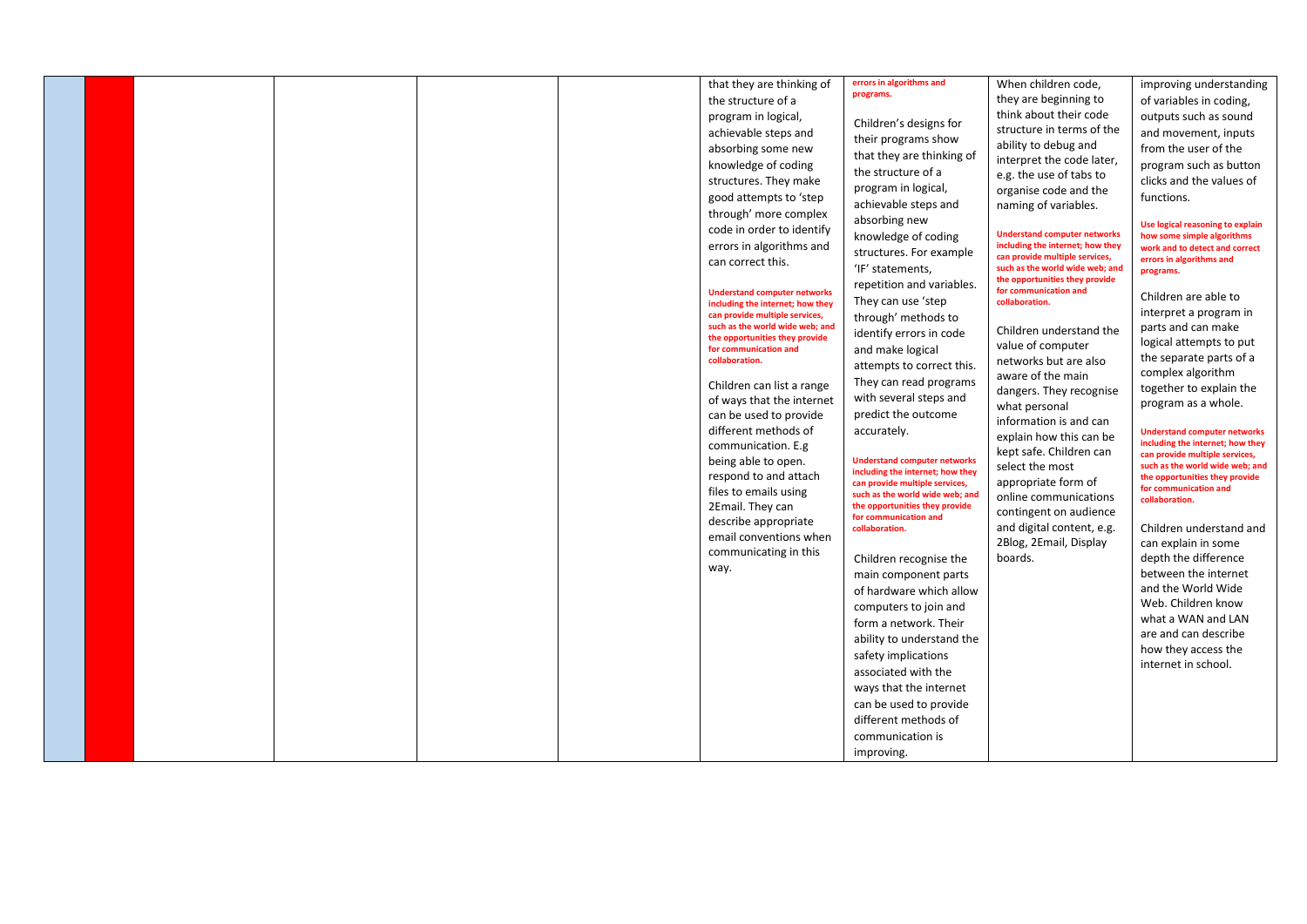| Technology<br>Information | Children will have<br>opportunities to use devices<br>such as V-tech cameras to<br>take photographs, which<br>they can edit.<br>They will select different<br>points of interest to<br>photograph including their<br>own work. | Use technology purposefully to<br>create, organise, store,<br>manipulate and retrieve digital<br>content.<br>Children are able to<br>sort, collate, edit and<br>store simple digital<br>content. e.g. children<br>can save and retrieve<br>their work and follow<br>simple instructions to<br>access online resources,<br>use Purple Mash 2Quiz<br>example (sorting<br>shapes), 2Code design<br>mode (manipulating<br>backgrounds) or using<br>pictogram software<br>such as 2Count. | Use technology purposefully to<br>create, organise, store,<br>manipulate and retrieve digital<br>content.<br>Children demonstrate<br>an ability to organise<br>data using for example,<br>a database such as<br>2Investigate and can<br>retrieve specific data for<br>conducting simple<br>searches. Children are<br>able to edit more<br>complex digital data<br>such as music<br>compositions within<br>2Sequences. Children<br>are confident when<br>creating, naming and<br>saving and retrieving<br>content. Children use a<br>range of media in their<br>digital content including<br>photos, text and sound. | <b>Use search technologies</b><br>effectively, appreciate how<br>results are selected and ranked,<br>and can be discerning in<br>evaluating digital content.<br>Children can carry out<br>simple searches to<br>retrieve digital content.<br>They understand that to<br>do this, they are<br>connecting to the<br>internet and using a<br>search engine such as<br>Purple Mash search or<br>internet-wide search<br>engines.<br>Select, use and combine a<br>variety of software (including<br>internet services) on a range of<br>digital devices to design and<br>create a range of programs,<br>systems and content that<br>accomplish given goals,<br>including collecting, analyzing,<br>evaluating and presenting data<br>and information.<br>Children can collect,<br>analyse, evaluate and<br>present data and<br>information using a<br>selection of software,<br>e.g. Using a branching<br>database (2Question),<br>using software such as<br>2Graph. Children can<br>consider what software<br>is most appropriate for a<br>given task. They can<br>create purposeful<br>content to attach to<br>emails, e.g. 2Respond | <b>Use search technologies</b><br>effectively, appreciate how<br>results are selected and ranked,<br>and can be discerning in<br>evaluating digital content.<br>Children understand the<br>function, features and<br>layout of a search<br>engine. They can<br>appraise selected<br>webpages for credibility<br>and information at a<br>basic level.<br>Select, use and combine a<br>variety of software (including<br>internet services) on a range of<br>digital devices to design and<br>create a range of programs,<br>systems and content that<br>accomplish given goals,<br>including collecting, analyzing,<br>evaluating and presenting data<br>and information.<br>Children are able to<br>make improvements to<br>digital solutions based<br>on feedback. Children<br>make informed software<br>choices when presenting<br>information and data.<br>They create linked<br>content using a range of<br>software such as<br>2Connect and 2Publish+.<br>Children share digital<br>content within their<br>community, i.e. using<br>Virtual display boards. | <b>Use search technologies</b><br>effectively, appreciate how<br>results are selected and ranked,<br>and can be discerning in<br>evaluating digital content.<br>Children search with<br>greater complexity for<br>digital content when<br>using a search engine.<br>They are able to explain<br>in some detail how<br>credible a webpage is<br>and the information it<br>contains.<br>Select, use and combine a<br>variety of software (including<br>internet services) on a range of<br>digital devices to design and<br>create a range of programs,<br>systems and content that<br>accomplish given goals,<br>including collecting, analyzing,<br>evaluating and presenting data<br>and information.<br>Children are able to<br>make appropriate<br>improvements to digital<br>solutions based on<br>feedback received and<br>can confidently<br>comment on the success<br>of the solution. e.g.<br>creating their own<br>poram to meet a design<br>brief using 2Code. They<br>objectively review<br>solutions from others.<br>Children are able to<br>collaboratively create<br>content and solutions<br>using digital features<br>within software such as<br>collaborative mode.<br>They are able to use<br>several ways of sharing<br>content i.e 2Blog,<br>Display Boards and<br>2Email. | <b>Use search technologies</b><br>effectively, appreciate how<br>results are selected and ranked,<br>and can be discerning in<br>evaluating digital content.<br>Children readily apply filters<br>when searching for digital<br>content. They are able to<br>explain in detail how<br>credible a webpage is and<br>the information it contains.<br>They compare a range of<br>digital content sources and<br>are able to rate them in<br>terms of content quality and<br>accuracy. Children use<br>critical thinking skills in<br>everyday use of online<br>communications.<br>Select, use and combine a<br>variety of software (including<br>internet services) on a range of<br>digital devices to design and<br>create a range of programs,<br>systems and content that<br>accomplish given goals,<br>including collecting, analyzing,<br>evaluating and presenting data<br>and information.<br>Children make clear<br>connections to the<br>audience when<br>designing and creating<br>digital content. The<br>children design and<br>create their own blogs to<br>become a content<br>creator on the internet<br>e.g. 2Blog. They are able<br>to use criteria to<br>evaluate the quality of<br>digital solutions and are<br>able to identify<br>improvements, making<br>some refinements. |
|---------------------------|--------------------------------------------------------------------------------------------------------------------------------------------------------------------------------------------------------------------------------|--------------------------------------------------------------------------------------------------------------------------------------------------------------------------------------------------------------------------------------------------------------------------------------------------------------------------------------------------------------------------------------------------------------------------------------------------------------------------------------|---------------------------------------------------------------------------------------------------------------------------------------------------------------------------------------------------------------------------------------------------------------------------------------------------------------------------------------------------------------------------------------------------------------------------------------------------------------------------------------------------------------------------------------------------------------------------------------------------------------------|-----------------------------------------------------------------------------------------------------------------------------------------------------------------------------------------------------------------------------------------------------------------------------------------------------------------------------------------------------------------------------------------------------------------------------------------------------------------------------------------------------------------------------------------------------------------------------------------------------------------------------------------------------------------------------------------------------------------------------------------------------------------------------------------------------------------------------------------------------------------------------------------------------------------------------------------------------------------------------------------------------------------------------------------------------------------------------------------------------------------------------------|-------------------------------------------------------------------------------------------------------------------------------------------------------------------------------------------------------------------------------------------------------------------------------------------------------------------------------------------------------------------------------------------------------------------------------------------------------------------------------------------------------------------------------------------------------------------------------------------------------------------------------------------------------------------------------------------------------------------------------------------------------------------------------------------------------------------------------------------------------------------------------------------------------------------------------------------------------------------------------------------------------------------------------------------------------------------|------------------------------------------------------------------------------------------------------------------------------------------------------------------------------------------------------------------------------------------------------------------------------------------------------------------------------------------------------------------------------------------------------------------------------------------------------------------------------------------------------------------------------------------------------------------------------------------------------------------------------------------------------------------------------------------------------------------------------------------------------------------------------------------------------------------------------------------------------------------------------------------------------------------------------------------------------------------------------------------------------------------------------------------------------------------------------------------------------------------------------------------------------------------------------------------------------------------------------------------------------------------------------------------------|------------------------------------------------------------------------------------------------------------------------------------------------------------------------------------------------------------------------------------------------------------------------------------------------------------------------------------------------------------------------------------------------------------------------------------------------------------------------------------------------------------------------------------------------------------------------------------------------------------------------------------------------------------------------------------------------------------------------------------------------------------------------------------------------------------------------------------------------------------------------------------------------------------------------------------------------------------------------------------------------------------------------------------------------------------------------------------------------------------------------------------------------------------------------------------------------------------------------------------------------------------------------------------------------|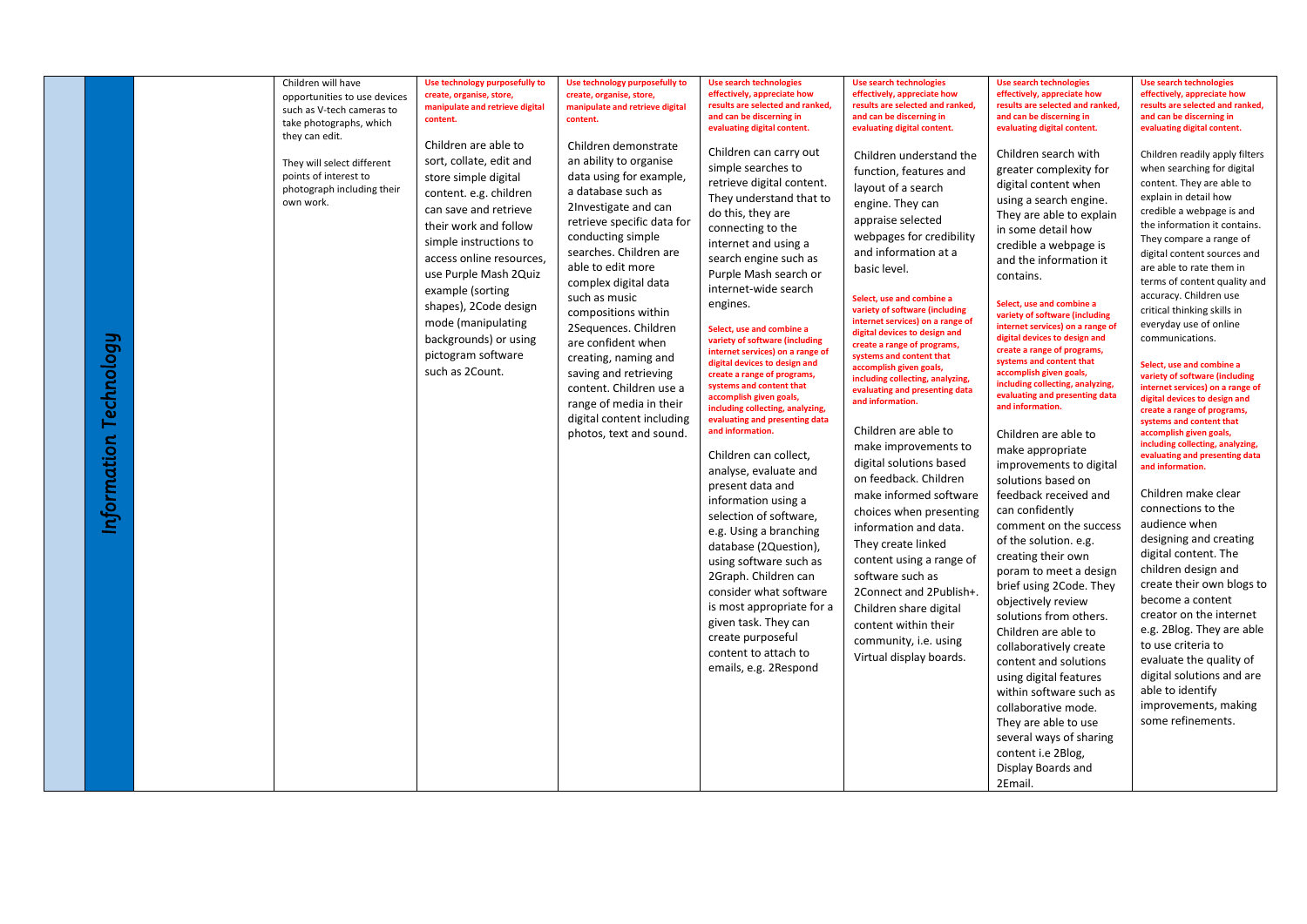| information technology beyond<br>information technology beyond<br>respectfully and responsibly;<br>respectfully and responsibly;<br>respectfully and responsibly;<br>respectfully and responsibly;<br>taught how to use devices<br>about being safe using<br>recognise<br>recognise<br>recognise<br>recognise<br>school.<br>school.<br>safely and respectfully.<br>technology at an age<br>acceptable/unacceptable<br>acceptable/unacceptable<br>acceptable/unacceptable<br>acceptable/unacceptable<br>appropriate level and will<br>behavior; identify a range of<br>behavior; identify a range of<br>behavior; identify a range of<br>behavior; identify a range of<br>Children can effectively<br>know to tell a trusted adult<br>Children understand<br>ways to report concerns about<br>ways to report concerns about<br>ways to report concerns about<br>ways to report concerns about<br>retrieve relevant,<br>if they are unsure about<br>content and contact.<br>content and contact.<br>content and contact.<br>content and contact.<br>what is meant by<br>something that they<br>purposeful digital<br>technology and can<br>Children demonstrate<br>encounter.<br>Children can explore key<br>Children have a secure<br>Children demonstrate<br>content using a search<br>identify a variety of<br>the importance of having<br>knowledge of common<br>concepts relating to<br>the safe and respectful<br>engine. They can apply<br>examples both in and<br>a secure password and<br>online safety using<br>online safety rules and<br>their learning of<br>use of a range of<br>out of school. They can<br>not sharing this with<br>concept mapping such as<br>can apply this by<br>effective searching<br>different technologies<br>make a distinction<br>anyone else.<br>demonstrating the safe<br>2Connect. They can help<br>beyond the classroom.<br>and online services. They<br>Furthermore, children<br>between objects that<br>and respectful use of a<br>others to understand the<br>They can share this<br>identify more discrete<br>can explain the negative<br>few different<br>use modern technology<br>importance of reporting<br>knowledge e.g.<br>inappropriate<br>implications of failure to<br>technologies and online<br>and those that do not.<br>inappropriate content<br>2Pucblish example<br>behaviours through<br>keep passwords safe and<br>services. Children relate<br>and contact.<br>template. Children<br>e.g. a microwave vs a<br>developing critical<br>secure. They understand<br>appropriate online<br>make links between<br>chair<br>thinking, e.g. 2Respond<br>the importance of<br>behaviour to their right<br>technology that see<br>activities. They recognise<br>staying safe and the<br>to personal privacy and<br>around them, coding<br>Use technology safely and<br>the value on preserving<br>importance of their<br>mental well-being of<br>respectfully, keeping personal<br>and multimedia work<br>information private; identify<br>conduct when using<br>their privacy when<br>themselves and others.<br>they do in school. e.g.<br>where to go for help and<br>familiar communication<br>online for their own and<br>Digital Literacy<br>animations, interactive<br>support when they have<br>tools such as 2Email in<br>other people's safety.<br>code and programs.<br>concerns about content or<br>Purple Mash. They know<br>contact on the internet or other<br>online technologies.<br>more than one way to<br>Use technology safely and<br>respectfully, keeping personal<br>report unacceptable<br>information private; identify<br>content and contact.<br>Children understand the<br>where to go for help and<br>importance of keeping<br>support when they have<br>concerns about content or<br>information such as<br>contact on the internet or other<br>their usernames and<br>online technologies.<br>passwords private and<br>Children know the<br>actively demonstrate<br>implications of<br>this in lessons. Children<br>take ownership of their<br>inappropriate online<br>searches. Children begin<br>work and save this in<br>to understand how<br>their own space where<br>things are shared<br>appropriate such as 'My<br>Work' folder on Purple<br>electronically such as<br>posting work to the<br>Mash.<br>Purple Mash display<br>board. They develop an<br>understanding of using e<br>mail safely by using<br>2Respond activities and<br>know ways of reporting<br>inappropriate<br>behaviours and content<br>to a trusted adult. |  |                         |                         |                          |                          |                        |                        |                        |                        |
|-----------------------------------------------------------------------------------------------------------------------------------------------------------------------------------------------------------------------------------------------------------------------------------------------------------------------------------------------------------------------------------------------------------------------------------------------------------------------------------------------------------------------------------------------------------------------------------------------------------------------------------------------------------------------------------------------------------------------------------------------------------------------------------------------------------------------------------------------------------------------------------------------------------------------------------------------------------------------------------------------------------------------------------------------------------------------------------------------------------------------------------------------------------------------------------------------------------------------------------------------------------------------------------------------------------------------------------------------------------------------------------------------------------------------------------------------------------------------------------------------------------------------------------------------------------------------------------------------------------------------------------------------------------------------------------------------------------------------------------------------------------------------------------------------------------------------------------------------------------------------------------------------------------------------------------------------------------------------------------------------------------------------------------------------------------------------------------------------------------------------------------------------------------------------------------------------------------------------------------------------------------------------------------------------------------------------------------------------------------------------------------------------------------------------------------------------------------------------------------------------------------------------------------------------------------------------------------------------------------------------------------------------------------------------------------------------------------------------------------------------------------------------------------------------------------------------------------------------------------------------------------------------------------------------------------------------------------------------------------------------------------------------------------------------------------------------------------------------------------------------------------------------------------------------------------------------------------------------------------------------------------------------------------------------------------------------------------------------------------------------------------------------------------------------------------------------------------------------------------------------------------------------------------------------------------------------------------------------------------------------------------------------------------------------------------------------------------------------------------------------------------------------------------------------------------------------------------------------------------------------------------------------------------------------------------------------------------------------------------------------------------------------------------------------------------------------------------------------------------------------------------------------------------------------------------------------------------------------------------------------------------------------------------------------------------------------------------------------------------------------------------------------------------------------------------------------------------------------------------------------------------------------------|--|-------------------------|-------------------------|--------------------------|--------------------------|------------------------|------------------------|------------------------|------------------------|
|                                                                                                                                                                                                                                                                                                                                                                                                                                                                                                                                                                                                                                                                                                                                                                                                                                                                                                                                                                                                                                                                                                                                                                                                                                                                                                                                                                                                                                                                                                                                                                                                                                                                                                                                                                                                                                                                                                                                                                                                                                                                                                                                                                                                                                                                                                                                                                                                                                                                                                                                                                                                                                                                                                                                                                                                                                                                                                                                                                                                                                                                                                                                                                                                                                                                                                                                                                                                                                                                                                                                                                                                                                                                                                                                                                                                                                                                                                                                                                                                                                                                                                                                                                                                                                                                                                                                                                                                                                                                                                                             |  | Children will always be | Children will be taught | Recognise common uses of | Recognise common uses of | Use technology safely, | Use technology safely, | Use technology safely, | Use technology safely, |